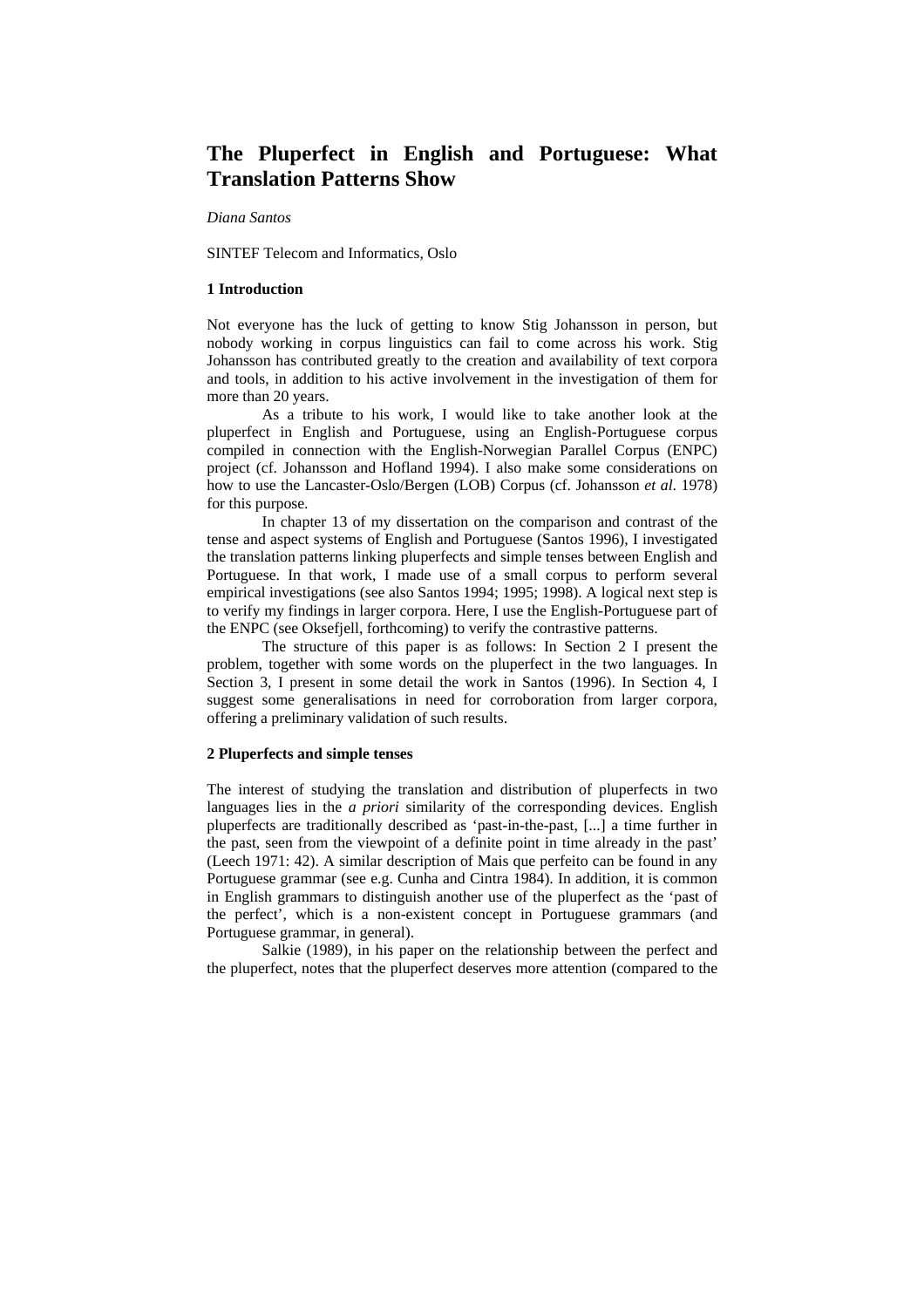huge attention the perfect has received), and contraposes in detail Comrie's (1985) claims of a significant difference between the two. After providing some contrastive data for the pair English-French, based on a survey of literary texts, Salkie argues that 'detailed contrastive studies of a few languages are now most urgently needed' (1989: 30). The present paper provides one such study, where many of Salkie's observations are vindicated, with the methodological enhancement that the study is corpus-based.

The motivation for this study was the belief that relative ordering in time should be something not susceptible to alteration in translation – one would thus not expect pluperfects to be translated by simple tenses or the other way around –, and thus the fact that this often happens deserved closer investigation. Note, incidentally, that this is a very interesting piece of information that corpora alone are able to furnish (barring grammatical idiosyncrasies, which one may already find stated in practical manuals for translators).

After the composition<sup>1</sup> of the corpus is shown in Table 1, I present a quantitative overview of the changes in pluperfectness found in my corpus in Table 2.

|                                     | English to      | Portuguese to |
|-------------------------------------|-----------------|---------------|
|                                     | Portuguese (EP) | English (PE)  |
| Number of source language words     | 26,060          | 25,174        |
| Number of target language words     | 23,262          | 27,972        |
| Number of source language sentences | 1.628           | 1.449         |
| Number of target language sentences | 1,861           | 1,459         |
| Number of translation pairs         | 1,602           | 1,446         |
| Number of tensed translations       | 3.744           | 3,318         |

Table 1 Corpus size

<sup>&</sup>lt;sup>1</sup> The source of the English to Portuguese examples is *The Pearl*, by John Steinbeck, Bantam Books, 1975 (first edition, 1945), translated into (European) Portuguese by Mário Dionísio as: *A pérola*, Publicações Europa-América, 1977. The source of the Portuguese to English examples is a selection of Portuguese short stories by Jorge de Sena, from *Antigas e Novas Andanças do Demónio*, Edições 70, 5ª edição, 1984 (first edition, 1978), translated into (American) English as: *By the rivers of Babylon and other stories*, edited by Daphne Patai, Rutgers University Press, 1989.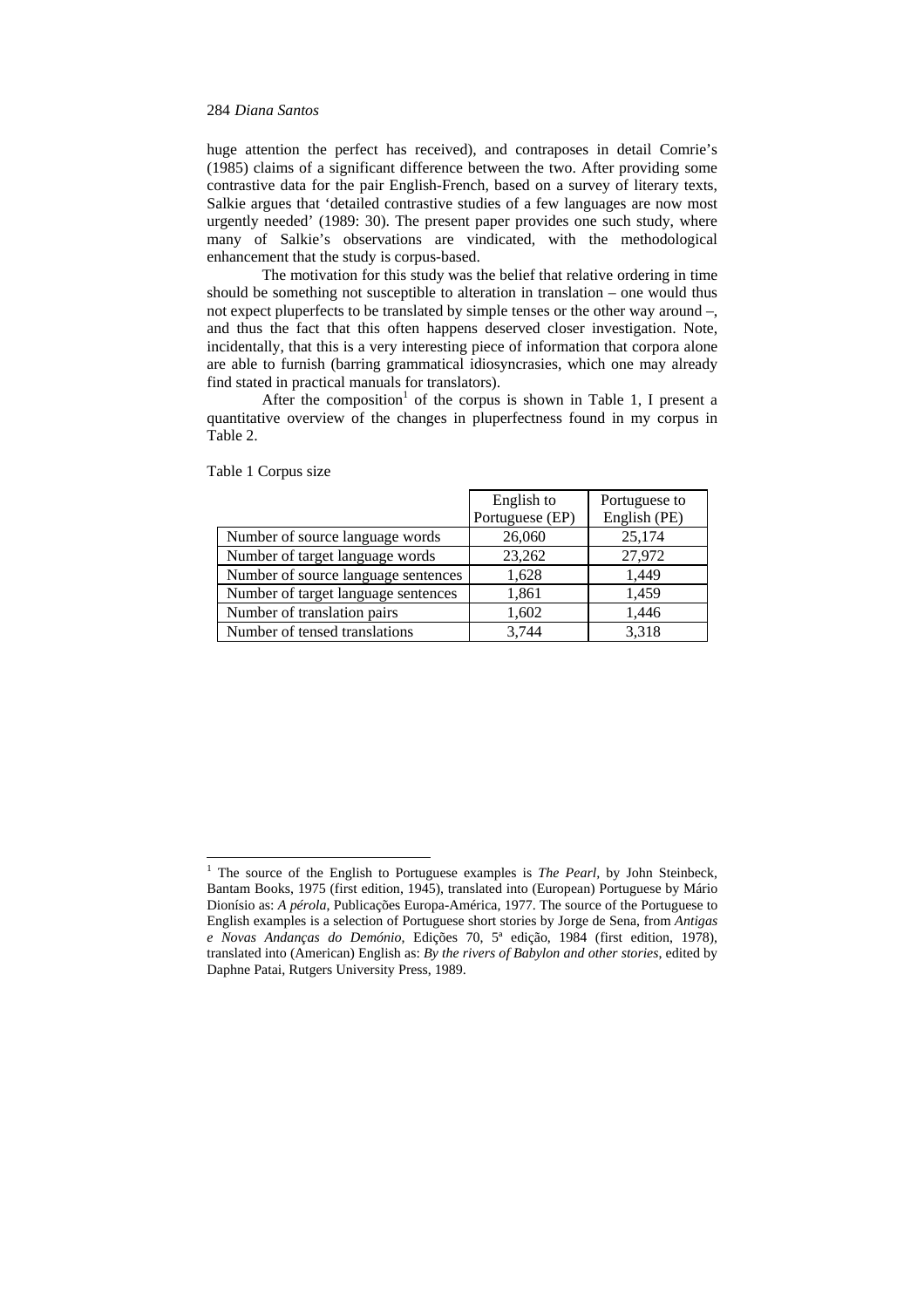|            |     | Portuguese | English |      |  |
|------------|-----|------------|---------|------|--|
| Original   | 353 | 11%        | 142     | 3.8% |  |
| Translated | 159 | 5.1%       | 340     | 9.4% |  |

Table 2 Pluperfects in the corpus (total number and percentage of tensed forms)

The first thing one notes is that, in the texts in question, the English pluperfect is considerably less frequent than the Portuguese Mais que Perfeito. Table 2 is misleading, however, because it displays a relatively similar number of pluperfects in each text (353/340 in the Portuguese-English material and 142/159 in the English-Portuguese material), corresponding to a small increase in Mais que Perfeito (17 instances) when translating from English and a small decrease in pluperfects when translating from Portuguese (14). But, as Tables 3 and 4 show, the number of translations linking simple tenses and pluperfects is considerably greater.

In fact, as many as 41 cases of Mais que perfeito (MQP) are translated into the simple past and 7 into the passive, while the English pluperfect is rendered by Imperfeito, Perfeito, Imperfeito Conjuntivo and passive in 17, 13, 7 and 2 cases respectively. And cases where a simple tense is translated by a pluperfect are nearly as common: 17 Imperfeitos, 8 Perfeitos and 2 passives are translated into English pluperfect, while 39 simple pasts and 18 passives are turned into a Mais que perfeito (MQP) formulation in Portuguese.

Table 3 Portuguese to English translations

|       | Number of   MQP -> pluperfect | 297 | Number of    |
|-------|-------------------------------|-----|--------------|
| MQPs: | $MQP$ -> simple past          | 41  | pluperfects: |
| 353   | $MQP \rightarrow$ passive     |     | 340          |
|       | Imperfeito -> pluperfect      | 17  |              |
|       | Perfeito -> pluperfect        |     |              |
|       | Passiva -> pluperfect         |     |              |

Table 4 English to Portuguese translation

|     | Number of $ $ pluperfect -> MQP       | 97 | Number of |
|-----|---------------------------------------|----|-----------|
|     | pluperfects: pluperfect -> Imperfeito | 17 | MQPs:     |
| 142 | pluperfect -> Perfeito                | 13 | 159       |
|     | pluperfect -> Imperf. conj.           |    |           |
|     | pluperfect -> Passiva                 |    |           |
|     | simple past $\rightarrow$ MQP         | 39 |           |
|     | passive $\rightarrow$ MQP             | 18 |           |

In relative terms, thus, and contrary to what Table 2 seemed to indicate, 'pluperfectness' is preserved in only 84% (297 out of 353) of the cases from Portuguese into English, and in 68% (97 out of 142) of the cases from English to Portuguese. Conversely, pluperfects arise out of non-pluperfects in 13% (43 out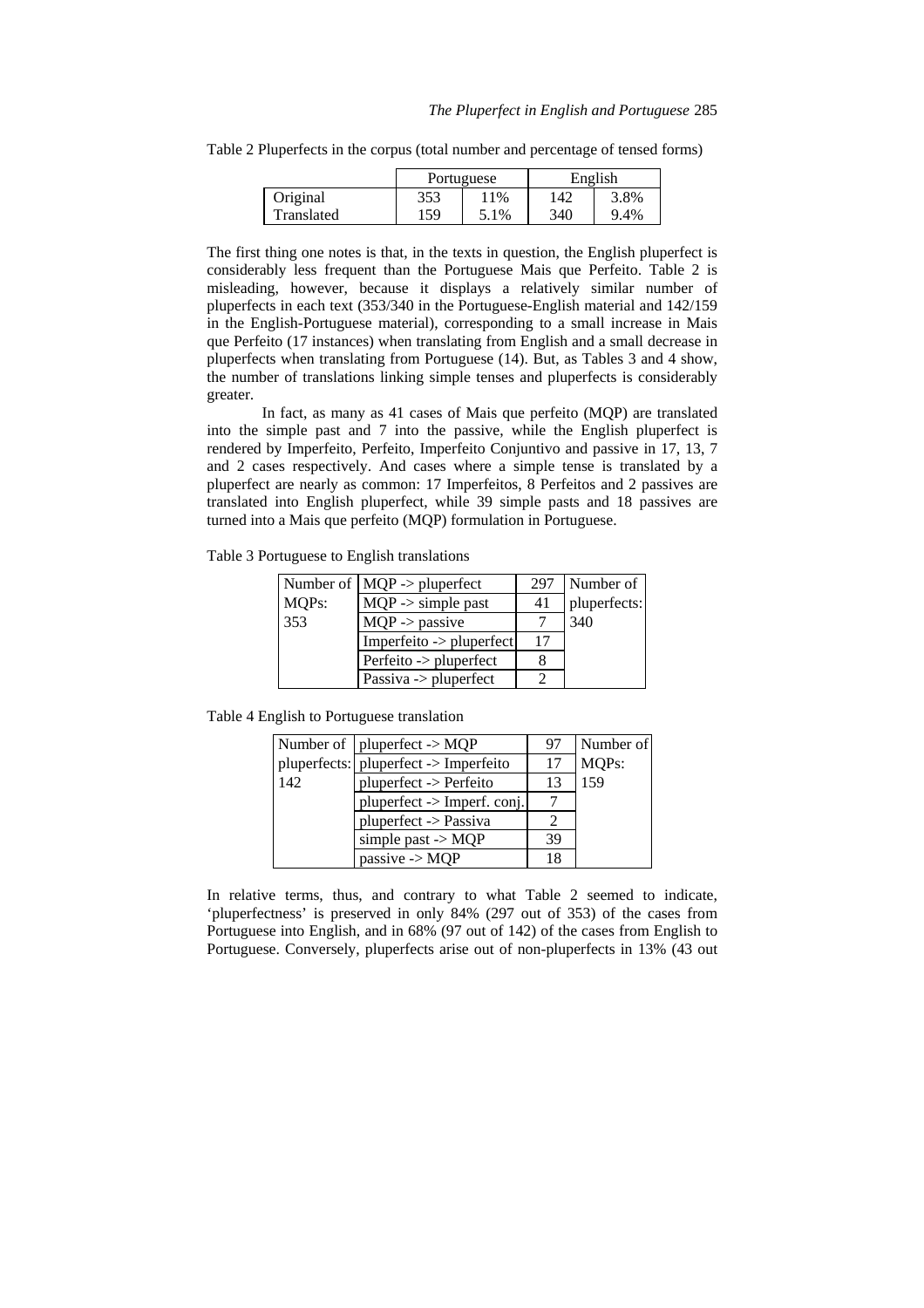of 340) of the times for English and 39% (62 out of 159) of the times for Portuguese, respectively.

It seems, from this overview, that it is much more frequent for English simple tenses to be rendered by Portuguese MQP than the other way around.

#### **3 The translation pattern**

In order to see whether there are principled grounds for the data displayed in the tables above, I proceeded by analysing each translation pair in turn in Santos (1996). The conclusions I arrived at will be expounded in the present section.

## **3.1 English pluperfect into Portuguese Imperfeito**

Looking at the translation of English pluperfect into Portuguese Imperfeito, I found two main patterns.

1. The translation featured a change of aspectual class, from event in English to a durative description in Portuguese, occurring in one of two forms: a) the Imperfeito formulation described the result state of the (previous) action described in the English text, as in examples (1) and (2):

| (1) | The thing <i>had become</i> a neighborhood affair. |
|-----|----------------------------------------------------|
|     | Era um problema de todos.                          |
|     | Lit: it was a problem for everybody                |

(2) ... he saw that a great hole *had been knocked* in the bottom. ... viu que o barco *tinha*, no fundo, um buraco enorme. Lit: he saw that the boat had, in the bottom, a huge hole

or b) the Imperfeito translation describes a process in progress (after the action which originated it), as in examples (3) and (4):

- (3) A lethargy *had settled* on him, and a little gray hopelessness. Uma letargia e uma escura desesperança *dominavam*-no. Lit: A lethargy and a dark hopelessness dominated him
- (4) But now, by saying what his future was going to be like, he *had created* it. Mas agora, planeando o futuro, era ele que o *criava*. Lit: But now, planning the future, it was him who created it

2. When the English sentence described a situation which is itself durative (or repetitive), simple Imperfeito is used (as one of its central meanings is precisely habituality). Examples (5) and (6) illustrate this regularity, also noted by Salkie (1989: 28) for French: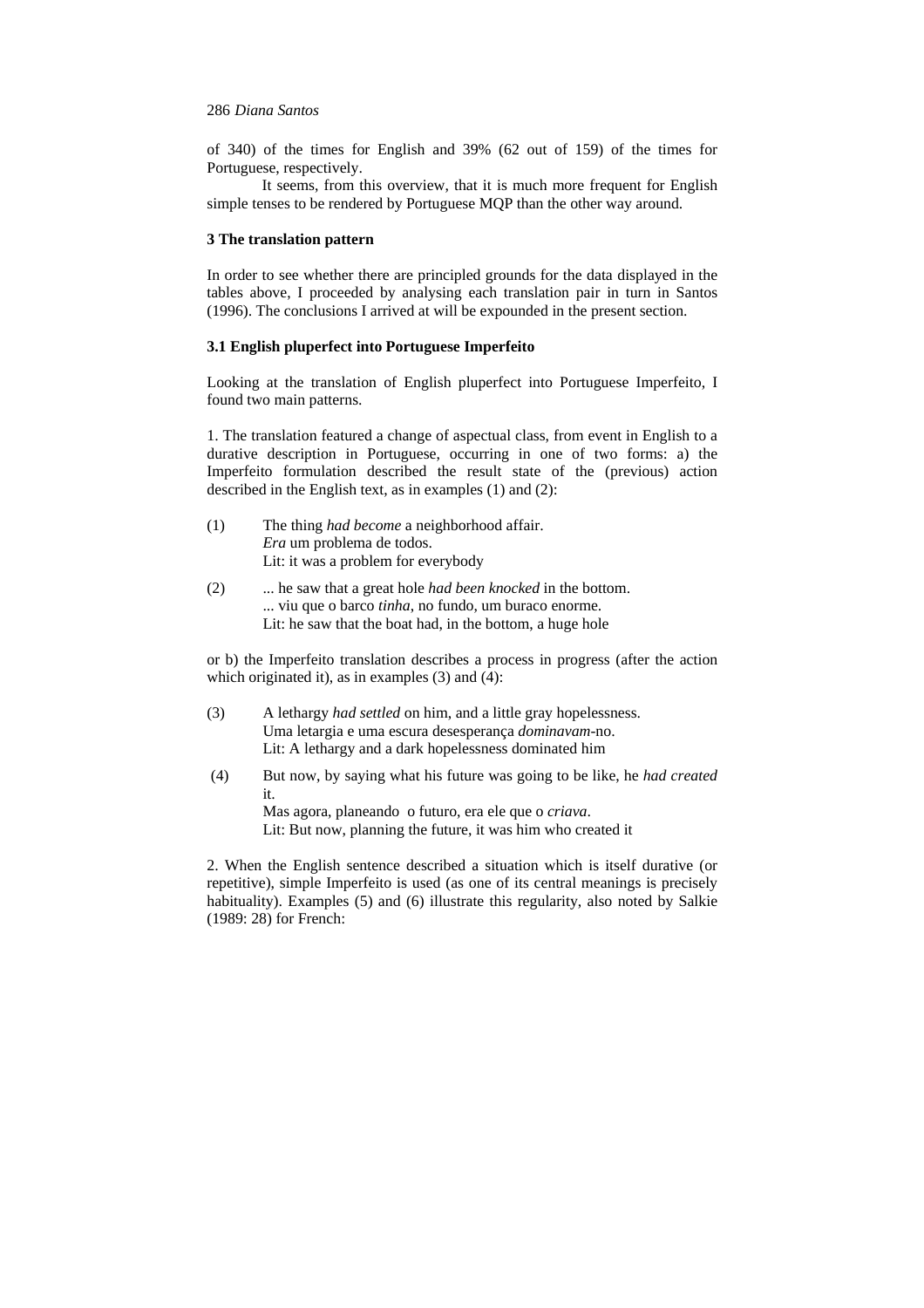- (5) They *had been* suspicious of it from the first. *Desconfiavam* dela desde o princípio. Lit: They suspected it from the start
- (6) But this was a wasteful method, for often, in the excitement of bidding for a fine pearl, too great a price *had been paid* to the fishermen. Mas era um processo ruinoso: muitas vezes, com o entusiasmo de apanharem uma pérola de qualidade, os compradores *chegavam* a um preço escusado. Lit: But it was a ruining process: often, due to the enthusiasm of getting hold of a good pearl, the buyers came to an unnecessary price

Note that this does not necessarily correspond to what is called the 'universal perfect' – 'a situation which started in the past and continues until the present' (Sandström 1993: 121), since example (6) describes a situation which is clearly no longer the case at the now of the narrative.

#### **3.2 English pluperfect into Portuguese Perfeito**

Turning now to the translation of the English pluperfect into Perfeito, a different picture emerges: In fact, the vast majority of the cases concerning this translation of the English pluperfect are inside *when*-clauses.

Sandström's observations about this kind of English discourse are highly relevant here: 'perfect states seem to always pick out points at which the relevant result state has just begun to hold' (Sandström 1993: 189). In fact, while English needs the *when*-clause and the perfect to signal temporal sequence, given that the simple past in a *when*-clause most often would convey simultaneity,<sup>2</sup> the distinction between Perfeito and Imperfeito in Portuguese allows the expression of temporal sequence by the simple tenses. Examples (7) and (8) show this clearly.

- (7) And when Juana *had seated* herself and *had settled* to nurse the baby, Kino went back to the road. Quando Joana se *sentou* e *deu* o peito à criança, Kino voltou atrás. Lit: When Juana sat down and gave the breast to the child, Kino came back
- (8) And when it *had passed* out of sight, he went back to the roadway Quando o carro *deixou* de se ver, Kino voltou à estrada Lit: When the car could no longer be seen, Kino returned to the road

Particularly interesting in this respect is (9), where the translator felt the need to assert the temporal imediacy of the two events by a temporal connective *mal* ('as soon as'), and where the possibly vague description (cf. Santos, 1997) of the pearl

 2 Or, according to Moens (1987), a simple past *when*-clause allows any relative temporal ordering.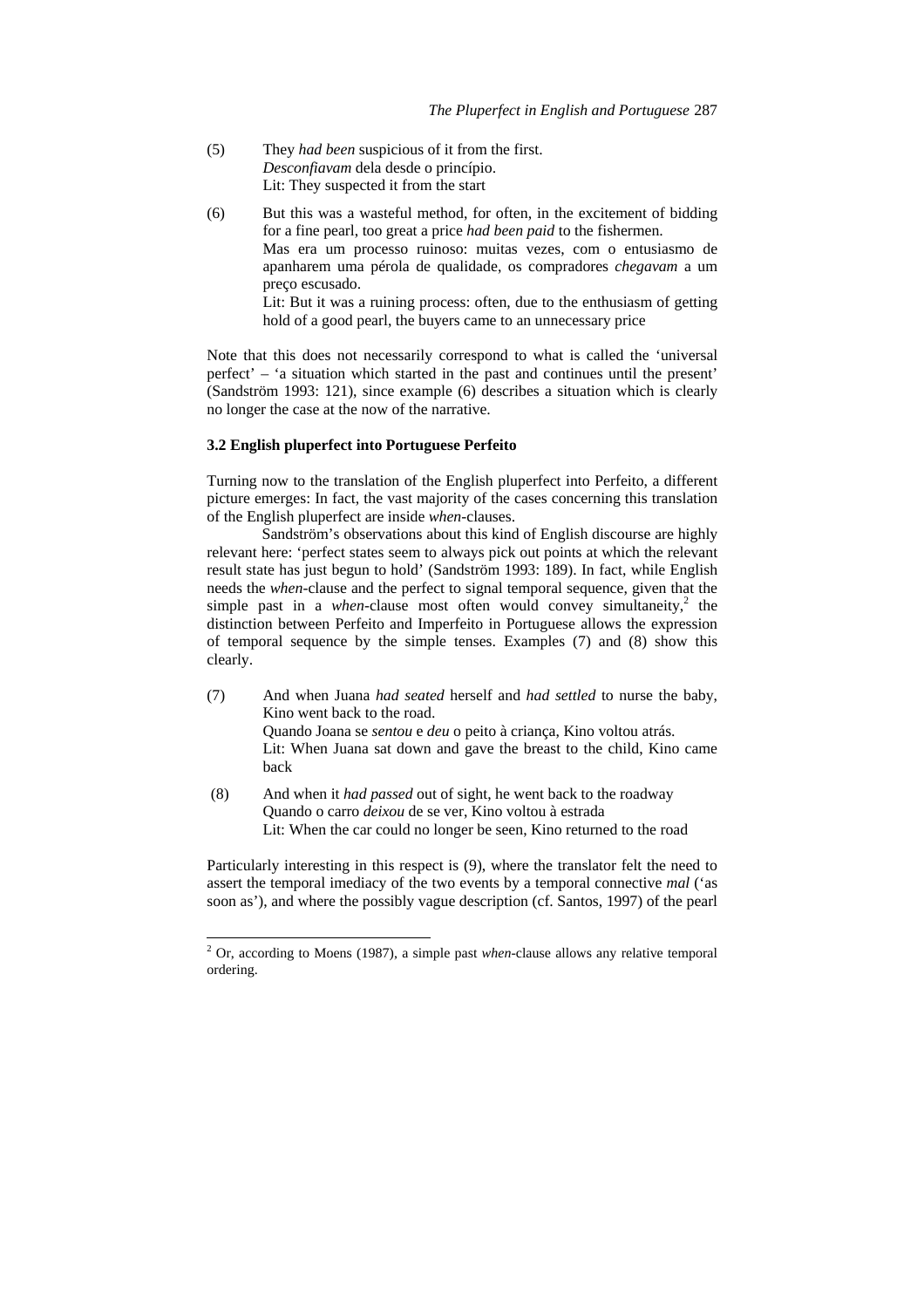buyers' position in English – did they sit down at that moment, or were they already sitting? – is rendered unambiguously as the action of sitting down.

(9) ... and when the day *had come*, in the offices of the pearl buyers, each man sat alone with his little black velvet tray...

Mal *rompeu* a manhã, cada um dos compradores sentou-se sozinho na sua lojeca ...

Lit: As soon as the morning broke, each one of the buyers sat down alone in his small shop

Another conspicuous case is the translation of *be gone* – considered as (one form of) the past perfect of the verb *go* by several authors – associated to the connective *and then*, which is always translated by a Portuguese verb denoting a change of state;<sup>3</sup> cf. (10) and (11).

| (10) | For a moment his body was black in the cave entrance, crouched and       |
|------|--------------------------------------------------------------------------|
|      | silent, and then he was gone.                                            |
|      | Por um instante, o corpo recortou-se-lhe, negro, na entrada da gruta,    |
|      | atento e silencioso. Depois – saiu.                                      |
|      | Lit: For a moment, his body was silhouetted, back, at the cave entrance, |
|      | attentive and silent. Then – he went out.                                |
|      |                                                                          |

(11) And then the startled look *was gone* from him ... Foi quando o susto lhe *desapareceu* do rosto ... Lit: it was when the fright disappeared from his face

# **3.3 Portuguese Mais que perfeito into English simple tenses**

We now turn to the Portuguese-English direction. The different tense distributions can be classified into three major categories:

- those depending to a large extent on language-specific discourse rules, namely regarding *when*-clauses (and *quando*-clauses) and relative clauses in the two languages, as well as whole passages in the pluperfect<sup>4</sup>
- those depicting a consistent aspectual change, from a change of state to its result
- those where the relative temporal information is lost in the translation

<sup>&</sup>lt;sup>3</sup> The researchers on the perfect would call this case the 'resultative perfect'. Note that, when *was gone* co-occurs with *now*, or *long since*, it is never translated by Perfeito in the corpus.

<sup>&</sup>lt;sup>4</sup> Portuguese patterns with French in that 'in narratives where a pluperfect introduces a "flashback" that stretches over more than one sentence, English often switches back to the simple past after the first or second pluperfect, while French sticks with the pluperfect throughout' (Salkie 1989: 25).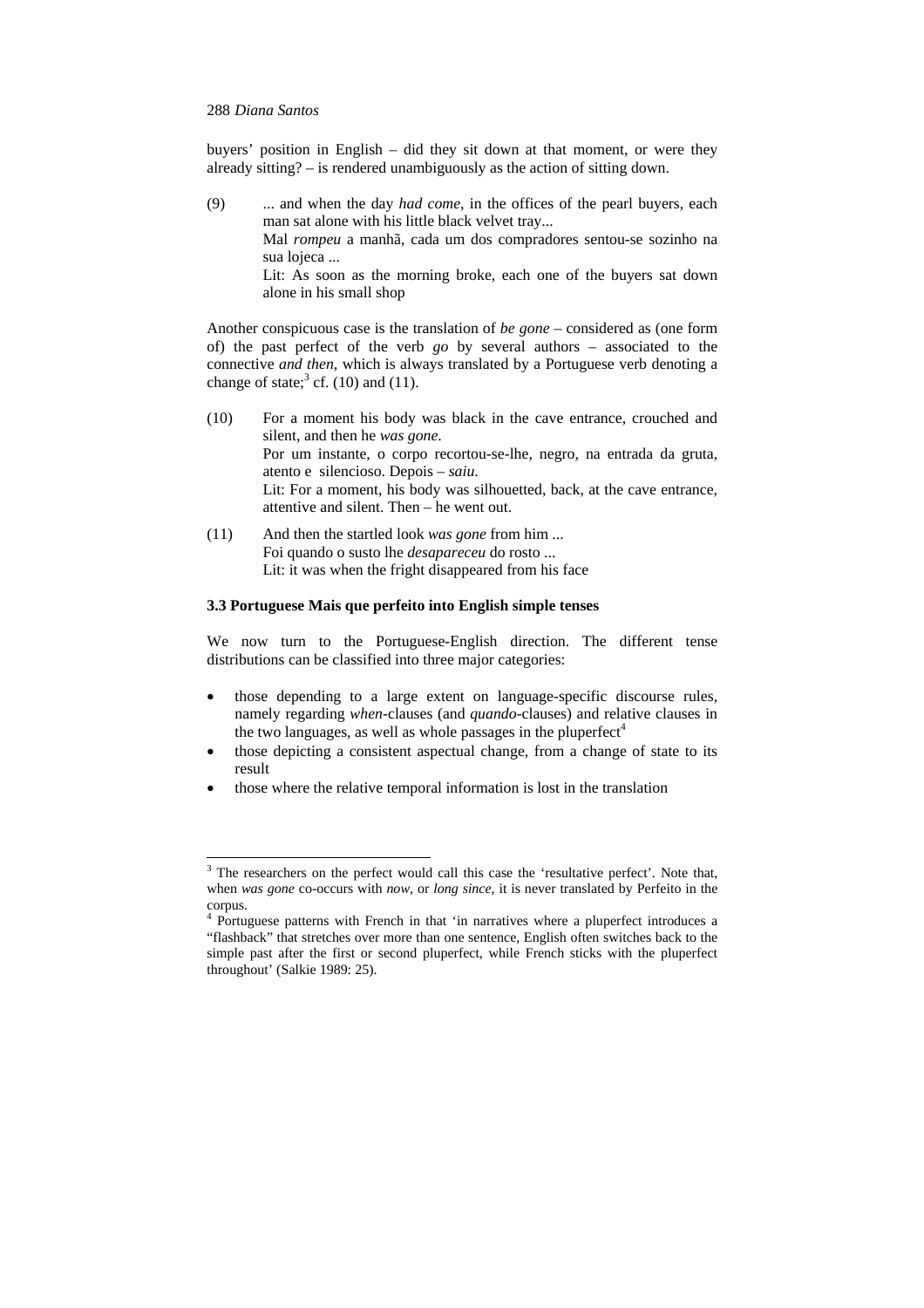As an example of the first case, English tends to skip pluperfects in *when*-clauses, as Sandström (1993: 176) has noted: 'If an event [which precedes the point reached on the narrative timeline] is referred to in a *when*-clause […], the past perfect does not appear in the *when*-clause, but only in the head clause'. This explains examples (12) and (13) – noting that, in Portuguese, such a restriction in connection with *quando*-clauses does not hold.

- (12) ...meditou em porque esquecera a bacia, a não vira quando se *sentara...* ... he wondered why he had overlooked the basin, had not seen it when he *sat* down... Lit: he considered why he had forgotten the bowl, had not seen it when he had sat down
- (13) Quando, enfim, *entrara* nele, também como agora se encostara à porta When finally she *entered* it, she had leaned, even as now, against the door ... Lit: When, at last, she had entered it, also like now she had leaned against the door

Another conspicuous difference in terms of discourse organization between the two languages is the use of the Mais que perfeito to render arbitrary location in the past (cf. Cunha and Cintra 1984: 455), which in English seems to be done by the simple past instead.<sup>5</sup> This seems to be one of the causes for the large quantitative discrepancy of pluperfects in the two languages.<sup>6</sup> Some examples are presented in  $(14) - (16)$ .

(14) ... *chegara*, de uma vez, a arriscar que ... ... and even *ventured*, on one occasion, the opinion that ... Lit: he had gone so far as, once, to venture that

l

(15) ... ele *acabara* conhecendo todas as almas de que dispunha aquela pequena parcela da humanidade. ... he *ended* up knowing all the souls contained in that small parcel of humanity. Lit: he had ended up knowing every soul which that small portion of mankind had at its disposal

<sup>&</sup>lt;sup>5</sup> In my corpus. On the other hand, this is one of the 'meanings' traditionally associated with the English perfect: the 'existential perfect'; see again Sandström (1993).

 $6$  One should in any case pause to think why all those facts are given in a Portuguese text, if they do not correspond to a temporally ordered narrative: my explanation is that they are employed in the characterization of the characters and of the setting, which, as Slobin (1997) noted, is much more elaborate in Romance languages than in English.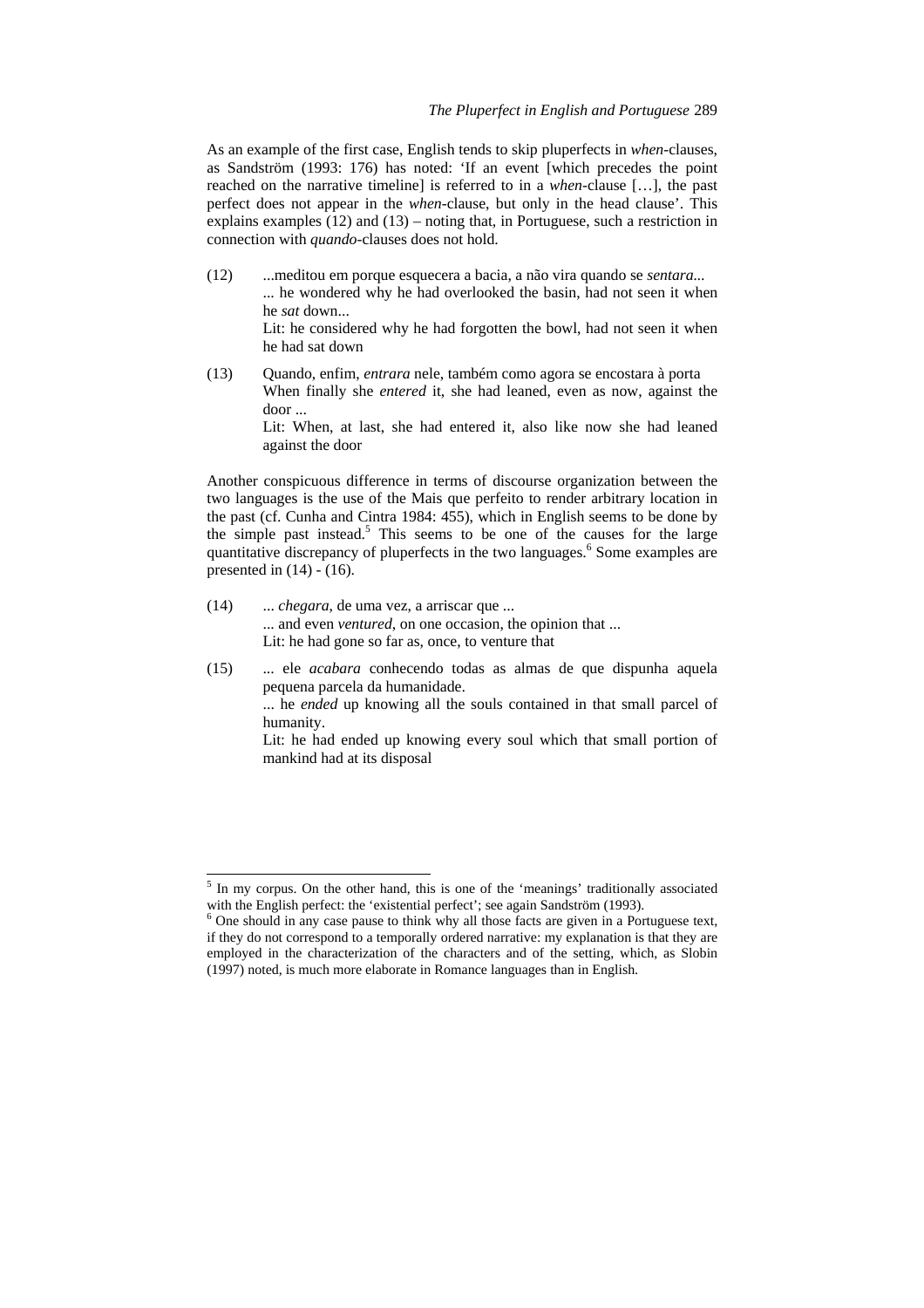l

(16) ... *haviam sido* muito poucas as que tinham desaparecido, ascendidas ao Sumo Bem.

> ... very few *were* those who had disappeared by ascending to the Supreme Good.

> Lit: there had been very few which had disappeared, ascended to the Supreme Good

Good examples of the second case, that is, of lexical aspectual change, are (17) and (18), where the action expressed in Mais que perfeito is translated by the (probable) process resulting from it:

(17) ... porque, ao começar a vida, encontrara a feliz conjuntura de [...], é que se *instalara* ali.

> ... at the beginning of his life he had encountered the fortunate combination of [...]; and there he *stayed*.

> Lit: because, as his life began, he had found the happy combination of [...], it is why he had settled there

(18) O Rebelo, atribulado, chegara a separar-se da mulher que depois se *juntara* com um sargento que a abandonou em Luanda quando regressou à metrópole.

Tormented, Rebelo went so far as to separate from his wife, who later *lived* with a sergeant until he abandoned her in Luanda when he returned to the Metropolis.<sup>7</sup>

Lit: Rebelo, distressed, had even gone so far as to separate from his wife, who afterwards had began to live with a sergeant who left her

Finally, several cases were found where the information of temporal precedence was simply not conveyed in the English translation, sometimes making it clear from the context (19) or leaving it open (20); other times, in my opinion, actually changing the meaning conveyed, as in (21) and (22).

(19) A alma da jovem não a vira mais; mas o demónio *dissera*-lhe que era franga na capoeira do pai.

He hadn't seen the young girl's soul again; but the demon *told* him that she was a pullet in her father's coop.

Lit: The young girl's soul he had not seen anymore; but the demon had told him that she was a pullet in her father's coop

 $<sup>7</sup>$  The simple past tense here may be attributed to several other (or additional) causes: First,</sup> it occurs in a relative clause – and other examples show that English avoids the pluperfect in this kind of clauses, too; second, the English main clause is not in the pluperfect, and since the relative clause refers explicitly to a time later than that of the main clause, a pluperfect would be infelicitous here. Still, it is undeniable that *juntar* ('get together') is an eventive verb, while *live with* is not.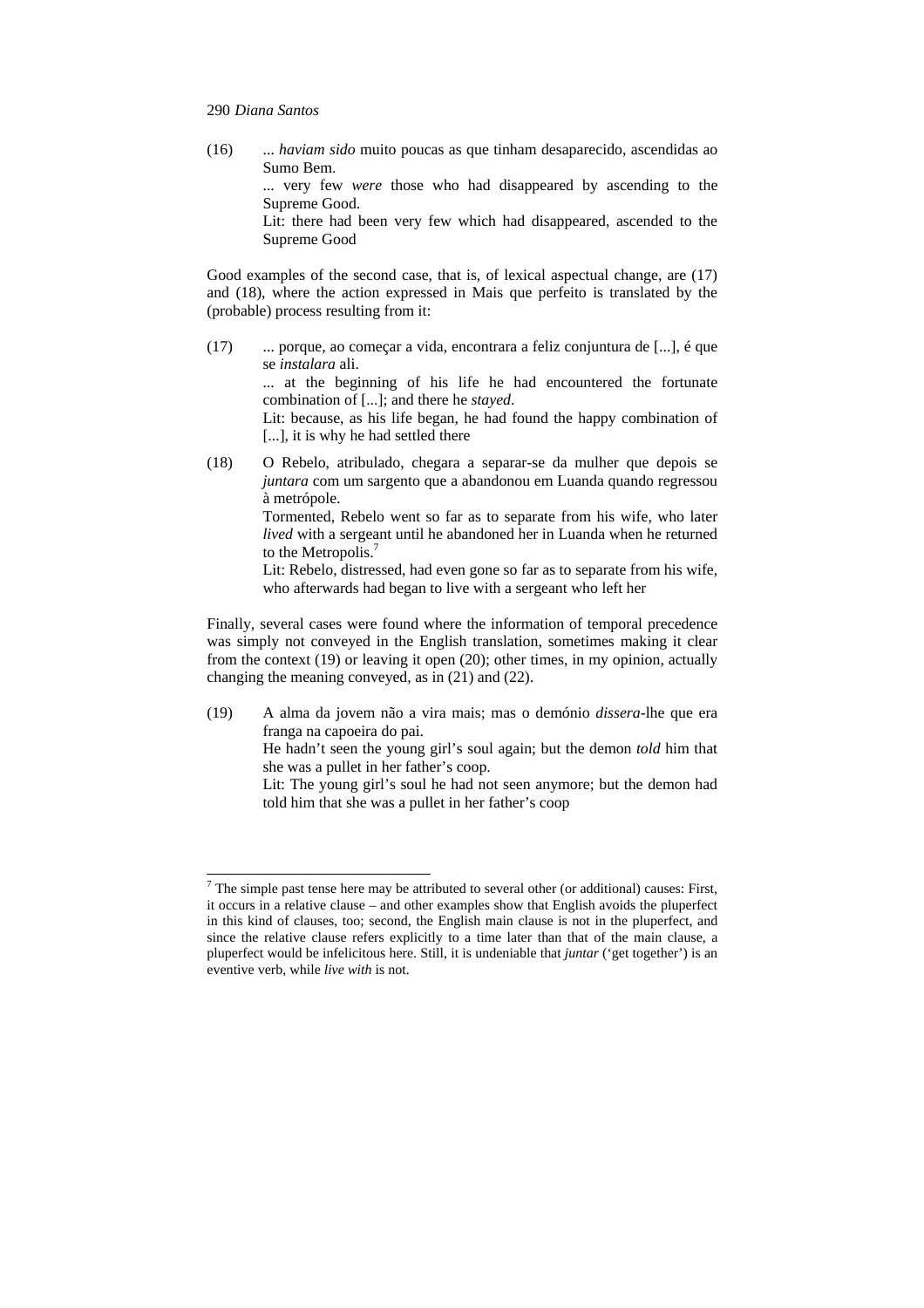- (20) Mas *haviam concordado* ambos em que ... But they both *agreed* that ... Lit: But they had agreed both that
- (21) O amor para ele *fora* carne e espírito, ... Love *was*, for him, flesh and spirit, ... Lit: Love to him had been flesh and soul
- (22) Não *deixara* família, nem na província. He *had* no family, not even in the provinces. Lit: He had left no family, not even in the land

A more delicate case of translation problem occurs in (23), which involves a lexical item of a Portuguese aspectual class that I have called Aquisições. (For a similarly structured aspectual class in English, aquisitions, see Santos 1997.) Aquisições are vague between a change of state and the resulting state (in this case, corresponding in English to *meet / get to know*, and *know*). The translator chose the wrong correspondence, leading to a nonsensical rendering.

(23) ... os habitantes da aldeia (que ele já *conhecera* como antepassados deles mesmos ou de animais que lhes circulavam ao pé) ... ... the villagers (whom he *knew* as their own ancestors or as animals that gathered around them) ...

> Lit: which he had once met as their own ancestors / which he had already known before as their own ancestors<sup>8</sup>

#### **3.4 Simple tenses into pluperfects in general**

It should not be surprising that some of the cases translationally relating the pluperfect to the simple tenses can be inverted, i.e., can also occur in the opposite direction, relating simple tenses to pluperfects: In fact, one would expect to find states and processes translated by the pluperfect of an event which triggered them (even though this is addition of information), as displayed in examples (24) - (25).

- (24) The world *was* awake now, and Kino arose ... Enfim, o mundo *acordara*. Kino levantou-se ... Lit: At last, the world had awakened
- (25) But Juana's eyes *were* on him ... Mas os olhos de Joana *tinham*-se *cravado* nele ... Lit: But Juana had fixed her eyes on Kino

l

<sup>8</sup> The Portuguese sentence is still vague between the change-of-state alternative (*meet*) and the localization of several past periods of knowing, corresponding to a translation of *já* as indefinite *once* or as a marker of *dejá vu*. Cast in terms of my appropriation of Moens's (1987) aspectual network in Santos (1996: Chapters 5 and 6), this means that Mais que perfeito preserves the vagueness of Aquisições.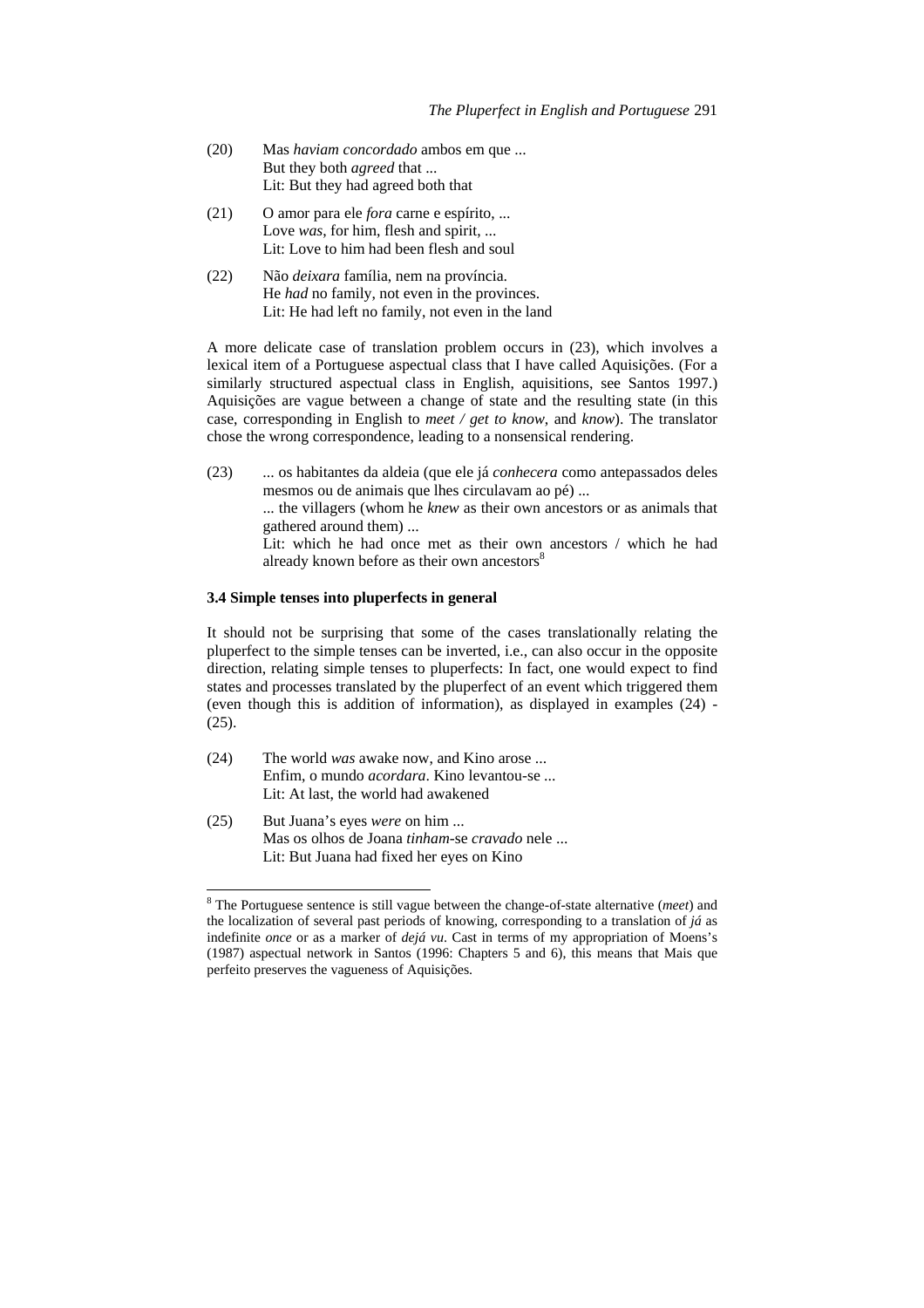Likewise, different language-specific discourse or syntactic properties are liable to cause the inverse translation pattern; cf. the relative clause of (26), the cleft of (27), and the indefinite time location of (28).

- (26) Kino's people had sung of everything that *happened* or *existed*. A gente de Kino cantara tudo que *acontecera* ou *existira*. Lit: The people of Kino had sung everything that had happened or had existed
- (27) This *was* the bed that had raised the King of Spain to be a great power in Europe in past years ... *Fora* aquilo que tornara poderoso na Europa o rei de Espanha ... Lit: It had been that that had made powerful in Europe the king of Spain
- (28) The news *stirred* up something infinitely black and evil in the town; ... A novidade *erguera* na cidade qualquer coisa profundamente negra e diabólica.

Lit: The news had raised in the town something deeply black and evil

There were, however, special cases related only to the change from the passive into Mais que perfeito, and to Imperfeito from pluperfect, which shed light in yet other differences in the organization and overall structure of the two languages. Let me present them here, in the hope that they illustrate the advantage of a multiplicity of studies using the same corpus.<sup>9</sup>

#### **3.4.1 English passive into Mais que perfeito**

The question of English passive into Mais que perfeito is relevant also to explain the quantitative differences between English and Portuguese original texts concerning the use of the pluperfect. It is obvious that the passive and the perfect share a good deal of properties in English, therefore it is not surprising to find the passive translationally related to the pluperfect (provided the target language has something similar to the English pluperfect, which is our working hypothesis).

There are a number of cases, into which I cannot go for lack of space, where the passive in English is more encompassing than its Portuguese counterpart. Some translations of the passive, however, deserve special mention, as they show semantic differences between the languages. Example (29), for instance, displays the only natural way to translate the English passive, which is clearly resultative:

- (29) The little hole *was* slightly *enlarged* and its edges *whitened* from the sucking, but the red swelling extended farther around it ...
	- A pequenina mancha *aumentara* um pouco, o contorno *desinflamara*-se

<sup>&</sup>lt;sup>9</sup> By this I mean looking at the same data (the same corpus) from several perspectives, instead of only looking at the pluperfect, or the lexical aspect of some set of verbs, or at the Imperfeito. In my opinion, this allows one to discover more unity and coherence in the very many cases that occur than if one is devoted to the study of a single facet.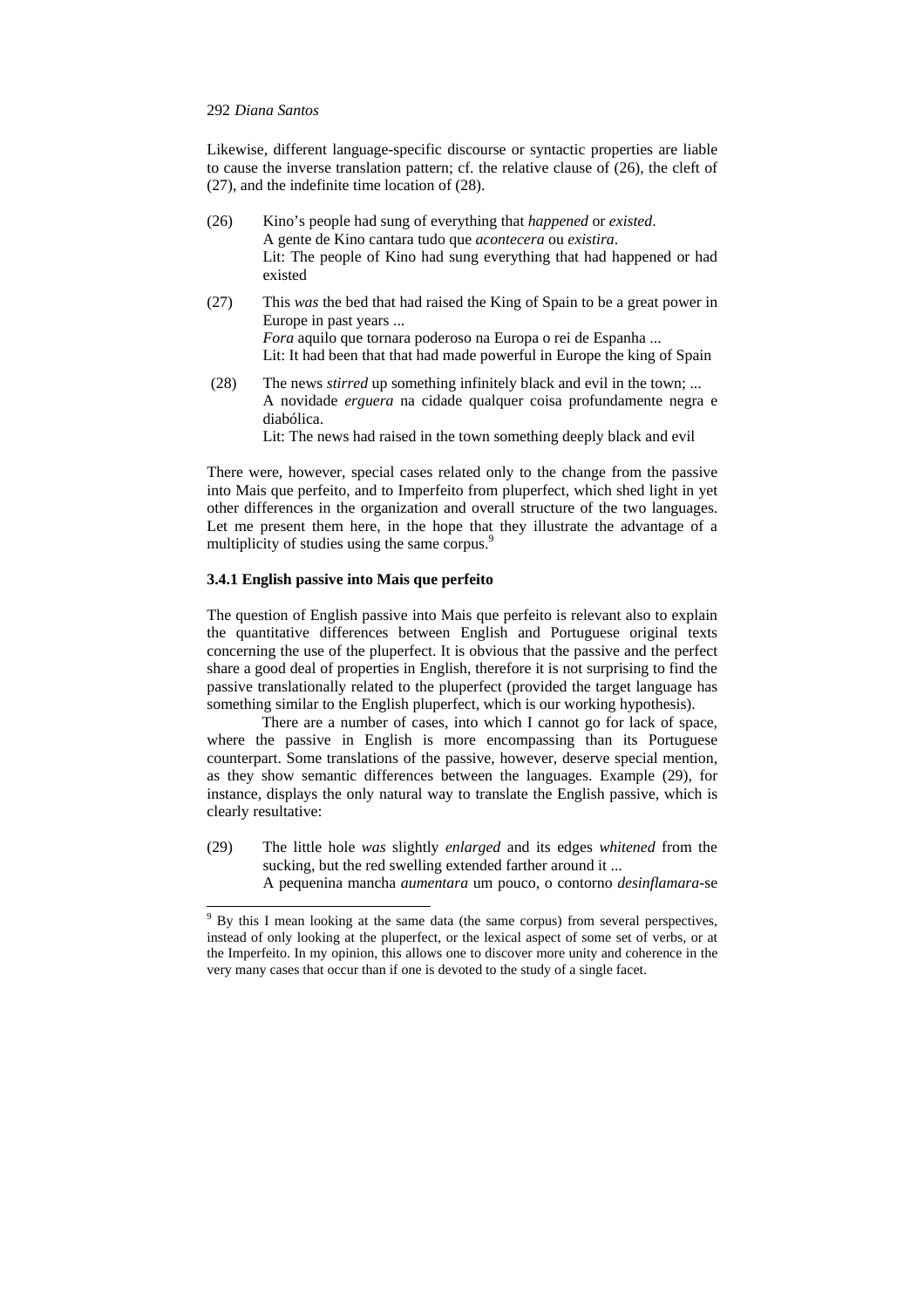com a sucção, mas toda a bolha vermelha se alargara ... Lit: the little spot had increased a little, the contour had disinflamed with the sucking, but the whole red bubble had enlarged

In fact, Imperfeito would convey a process taking place (like English *was enlarging*); Perfeito would describe the enlarging as sequential to the previously mentioned examples (something which is precluded by the context); and the passive with *ser* and Perfeito, or with *estar* and Imperfeito, would put too much focus on agentivity.10 This shows that the past tense piece of the pie is rather different in the two languages, having Mais que perfeito in Portuguese doing some of the work performed by the English passive.

Another interesting case, now with a human subject, rendered as agent in Portuguese, is the one displayed in (30).

(30) He *was shaved* close to the blue roots of his beard, and his hands were clean

> *Barbeara*-se até às raízes azuis da barba, tinha as mãos muito limpas Lit: He had shaved until the blue roots of his beard, he had the hands very clean

While the passive describes both the previous action of shaving and his resulting appearance, the closest way to describe the two pieces of meaning in Portuguese is to use the Mais que perfeito (adding the action's agent, which is not expressed in the English text).

#### **3.4.2 Portuguese Imperfeito into English pluperfect**

Another interesting translation regularity that emerged from my study was the use of the English pluperfect to render the habitual character of Imperfeito, and which can be considered the inverse of the regularity described in point 2 of section 3.1 above.

The prototypical value of the Imperfeito applied to events expresses a twofold character: (a) habitual/characteristic action, which is (b) simultaneous with the time of the narrative. In English, one either renders the simultaneity (thus failing to mark the habitual, repetitive, character) or renders the recurrence of the action, through the use of the pluperfect, but missing the co-temporality. Consider as examples of this last case (31) - (33).

(31) Ele, que *via* almas de brâmanes passarem a cães, ... He, who *had seen* Brahmins' souls become dogs', ... Lit: He, who was used to see Brahmins' souls turn into dogs'

l

<sup>10</sup> The two other passives, finally, are too marked to be considered: the passive with *ser* ('be') and Imperfeito implies habituality, and the passive with *estar* ('be') and Perfeito implies temporariness of a past state.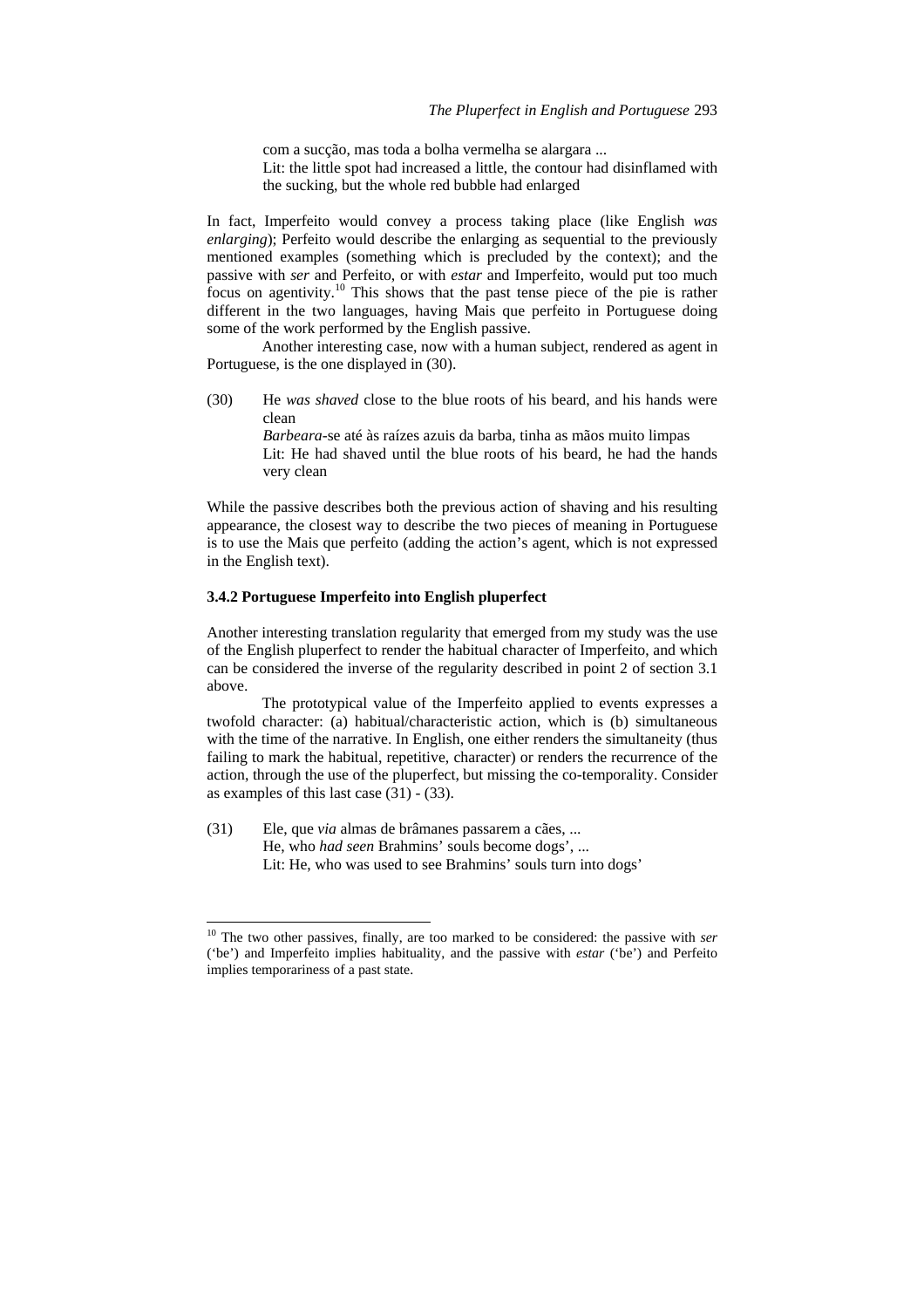(32) ... vindos não se sabia de onde, pois todos os servos *estavam* bem pagos. ... not knowing where they were coming from, for all his servants *had been* well paid off.

Lit: since all the servants were well paid

(33) ... uma época revolta, tumultuosa, [...], que, como as ondas do mar, *vinha* bater às portas do seu mosteiro de Jarrow... ... an era, rebellious, tumultuous, [...] which, like the waves of the sea, *had beaten* upon the portals of his Jarrow monastery Lit: a revolved, turbulent time, which like the sea waves, came to knock at the doors …

These examples show a case (very common, indeed) in which two pieces of information conveyed by a grammatical device, in this case a tense, cannot be expressed in a similarly compact way (or at all) in another language, leading to a (probably) subconscious choice from the part of the translator.

The same phenomenon is easier to perceive when the time line is considered, as is the case in example (34), which involves the passive in a relative clause and the adverb *always*. It is impossible, with one clause only, to convey both the present and the past in Portuguese, thus the (arbitrary?) translation choice.

 (34) He was trapped as his people *were* always *trapped*... Estava peado, como todos os da sua raça sempre *tinham estado*... Lit: he was hindered, as everyone of his people had always been

# **4 Verification in larger corpora**

From the above description, one could select many possible observations to be corroborated or refined. Possible hypotheses for generalization are indicated by H and a number.

• The *when*-clause pattern vs. *quando*-clause pattern:

H1. When the (preposed) *when*-clause has an event in the pluperfect, and the main clause has a simple past, the two clauses will be translated by Perfeito tenses, possibly with *quando*, but not necessarily.

H2. When a *quando*-clause is in the Mais que perfeito and the main clause agrees in tense, the English translation has at most one of the two clauses (most probably the main clause) in the pluperfect.

• The pluperfect of stative verbs (like *be* or *have*):

H3. When the English verb has a pluperfect of a stative clause, more often than not it expresses a habitual (or durative) state that is rendered in the translation by Imperfeito.

• The combination of a passive with *always*:

H4. It always produces difficulties for the translation into Portuguese.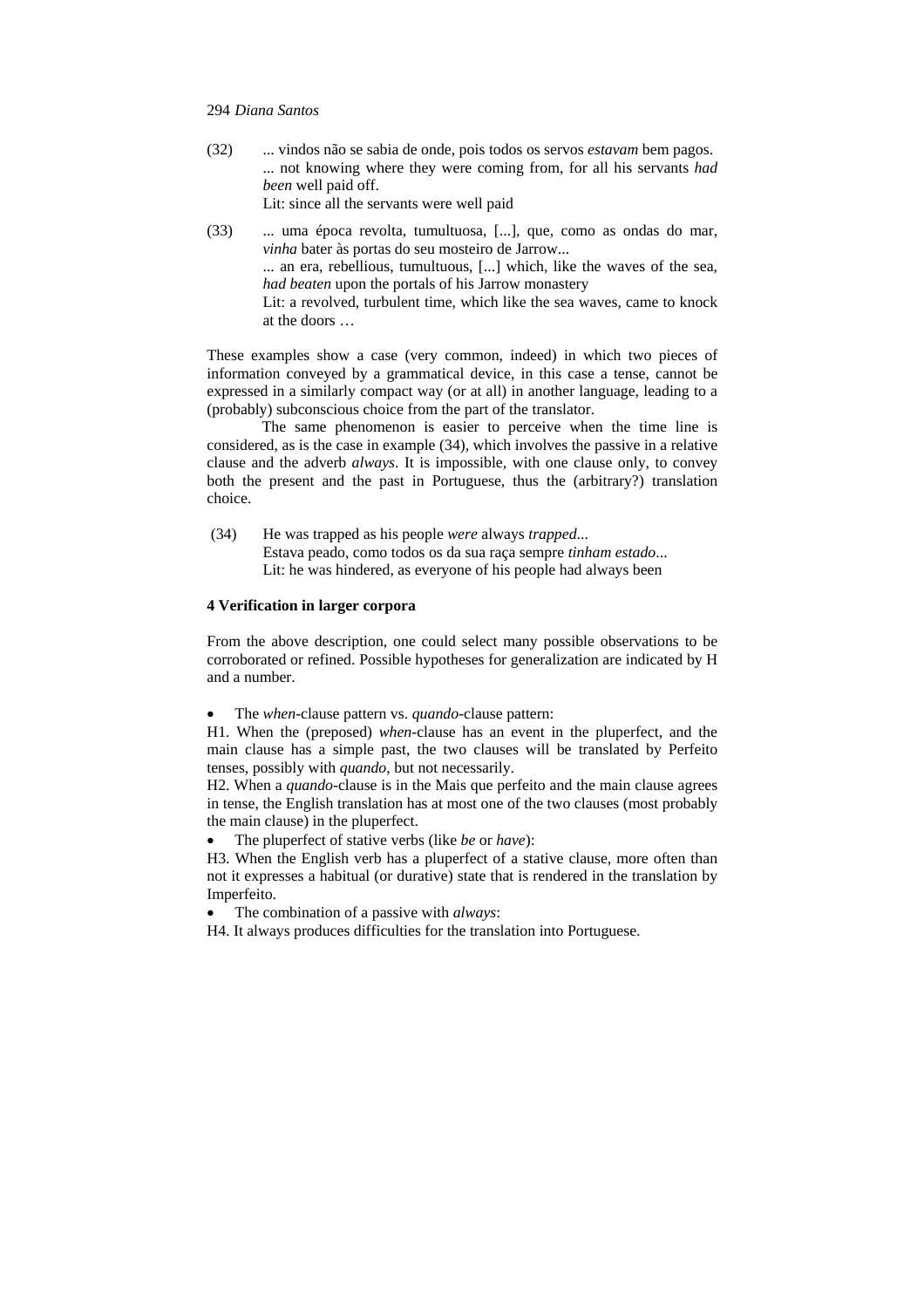The Imperfeito-to-pluperfect translation strategy:

H5. Whenever (or at least, often when) an Imperfeito clause conveys a property that can be understood as repeated a number of times, the English translation will use a pluperfect if at all possible.

The relative clause pattern:

H6. An English main clause in the pluperfect will tend to co-occur with relative clauses in the simple past, which will often be translated into Portuguese as agreeing in tense with the main clause, thus resulting in two MQPs.

H7. Portuguese relative clauses in Mais que Perfeito will tend to be translated by simple tenses in English, with the pluperfect as the main clause tense.

The pattern of aspectual class change:

H8. It is common to have an aspectual class change in a translation involving the pluperfect in either direction.

For obvious reasons, I did not try to verify the hypotheses for which there are no easily available data, as is the case with the translation of Portuguese into English. Also, time and space restrictions prevent me from looking into those cases which, due to non-dependence on formal markers, are more difficult – or even impossible – to extract (semi)automatically.

# **4.1 Testing the hypotheses**

l

Here I just perform the simplest kind of test, namely, I collect the instances that are related to the hypothesis, count the cases which are in accordance, and the cases which disagree with the hypothesis, and discuss the resulting figure. I used the whole English to Portuguese part of the ENPC for this process.<sup>11</sup> The material amounts to about 370,000 words (including originals and translations).

A complementary test of the relevance and generalizability of the hypotheses presented here, profiting from the available resources for English, would be to look at the LOB and Brown corpora – and their frequency distribution by Hofland and Johansson (1982) − in order to check the possible claims relating to English alone. For example, the LOB data concerning *when*clauses or pluperfect distribution might be consulted in order to see whether the English originals in the English-Portuguese corpus used here, or Steinbeck's *The Pearl*, deviated in any important respect from LOB's fiction part.

## **4.2 Exploring the English-Portuguese corpus**

In order to test H1, I looked at every sentence in the corpus, having *when* followed by *had* in the next ten tokens (62 cases), using the WebTCE (Translation Corpus Explorer, cf. Ebeling 1998). Obviously, only a fraction of

<sup>&</sup>lt;sup>11</sup> The composition of the corpus is available at  $\frac{http://www.hf.uio.no/iba/prosjekt/}{http://www.hf.uio.no/iba/prosjekt/}{http://www.hf.uio.no/iba/prosjekt/}{http://www.hf.uio.no/iba/prosjekt/}{http://www.hf.uio.no/iba/prosjekt/}{http://www.hf.uio.no/iba/prosjekt/}{http://www.hf.uio.no/iba/prosjekt/}{http://www.hf.uio.no/iba/prosjekt/}{http://www.hf.uio.no/iba/prosjekt/}{http://www.hf.uio.no/iba/prosjekt/}{http://www.hf.u$ should be noted that a finer analysis should take into account the possible differences between American and other variants of English, and European Portuguese and the Brazilian variant, but this must be left to a future study.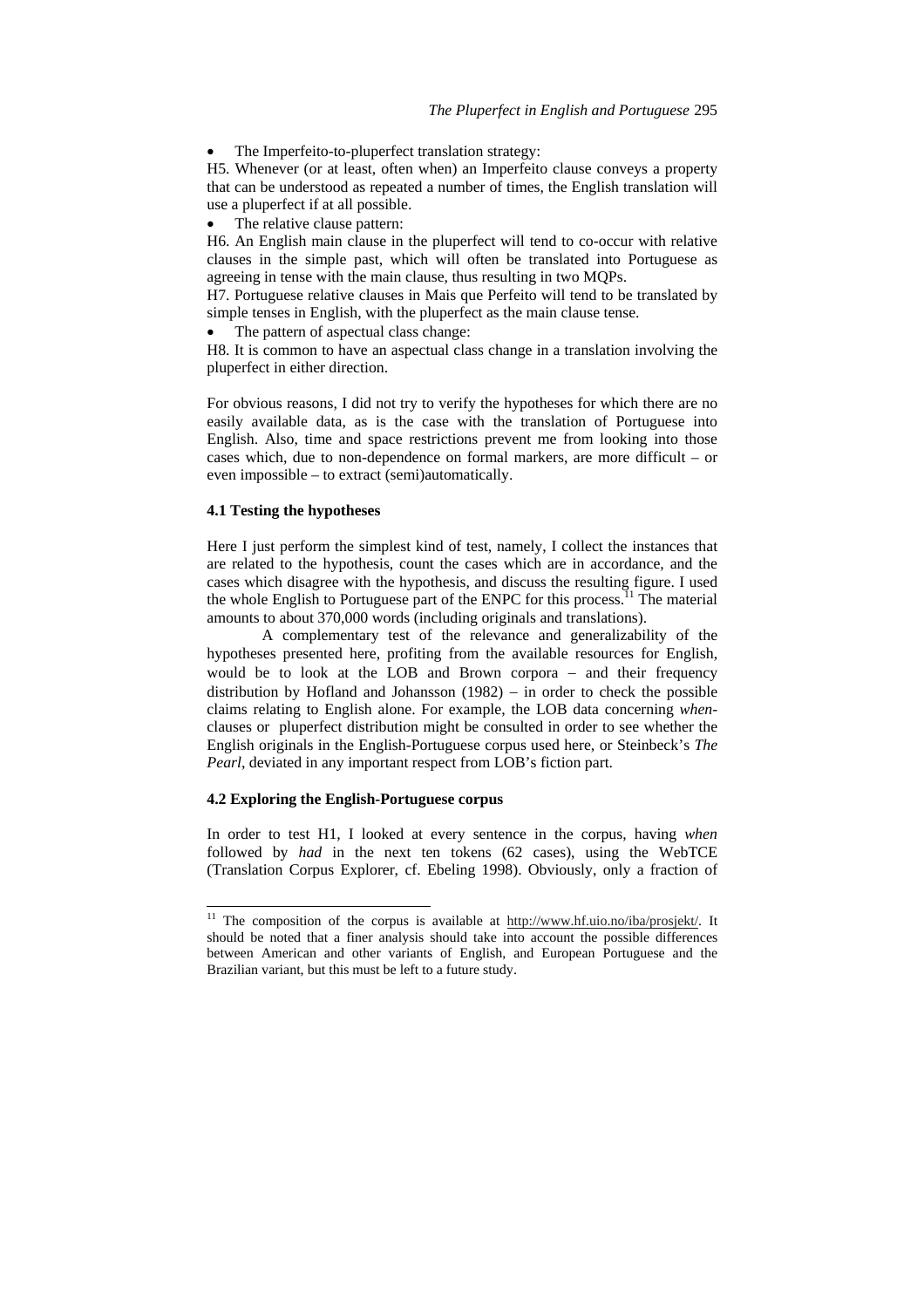these actually corresponded to subordinate temporal clauses in the pluperfect: 29 cases, described in Table 5.

| Translation<br>when clause<br>main clause | $\begin{minipage}{.4\linewidth} \textbf{when plug,} \\ \textbf{non-plug} \\ \end{minipage}$ | $\begin{tabular}{c} \hline \textit{when} \textit{plup}, \\ \textit{plup} \\ \textit{plup} \textit{when} \\ \textit{plup} \textit{when} \end{tabular}$ | $\begin{tabular}{c} non-plup \\ \hline \textit{when} plup \\ \textit{Time} \textit{spe} \\ \textit{cification} \end{tabular}$ |  |
|-------------------------------------------|---------------------------------------------------------------------------------------------|-------------------------------------------------------------------------------------------------------------------------------------------------------|-------------------------------------------------------------------------------------------------------------------------------|--|
| Perf-Perf                                 |                                                                                             |                                                                                                                                                       |                                                                                                                               |  |
| MQP-MQP                                   |                                                                                             | 2                                                                                                                                                     |                                                                                                                               |  |
| depois - Perf                             | 2                                                                                           |                                                                                                                                                       |                                                                                                                               |  |
| MQP-Imperf                                |                                                                                             |                                                                                                                                                       |                                                                                                                               |  |
| Imperf-Imperf                             |                                                                                             |                                                                                                                                                       |                                                                                                                               |  |
| MQP-Perf                                  |                                                                                             |                                                                                                                                                       | 2                                                                                                                             |  |
| other                                     |                                                                                             |                                                                                                                                                       | 8                                                                                                                             |  |

Table 5 Translations of pluperfect *when*-clauses in the English-Portuguese corpus

In the case of preposed *when*-clauses, our data strongly confirms the suggestions above: The pluperfect with a non-pluperfect main clause is used to convey temporal sequence, which is rendered by a sequence of Perfeitos in Portuguese, sometimes even with the explicit use of the temporal conjunction *depois* 'after' (instead of *quando*). The only case where the main clause in English is also in the pluperfect, involves *had already been*, a straightforward example of the universal perfect case, with a fully predictable translation into Portuguese; namely Imperfeito with *já* ('already').

The other two translations of the pluperfect into Imperfeito can be attributed to the above rule 'when the pluperfect in English expresses repetitiveness, it is rendered by the Imperfeito expressing habituality in Portuguese'. An interesting translation pair is (35), because the translator uses MQP to transmit the past in the past meaning, and Imperfeito to transmit the 'more than once' information.

(35) On his previous visits to L. he *had seen* M.C. spread out beneath him when he and his aunt *had stood* surveying the headland … (PDJ3) Nas suas anteriores visitas a L. *vira* M.C. lá em baixo quando ele e a tia *olhavam* para o promontório… Lit: On his previous visits to L. he had seen M.C. down there when he and the aunt looked (Imperf.) at the headland …

Finally, from this cursory exploration of the pluperfect in English *when*-clauses, other cases emerged as interesting (though not necessarily producing a change of pluperfectness, contrastively):

The use of *when*-clauses to further specify a temporal location already introduced, like in *later, when…*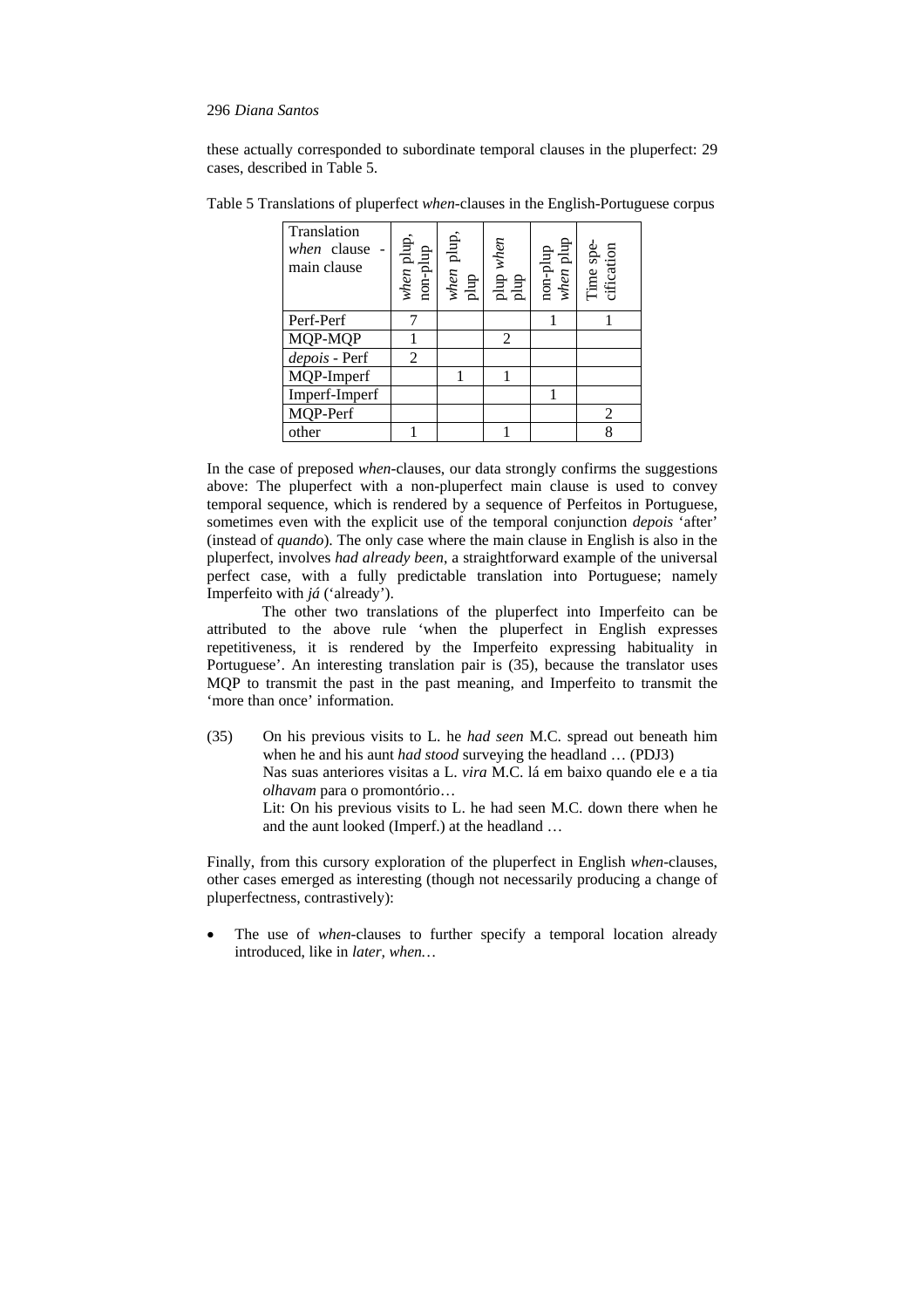• The use of *when*-clauses as a specifier to non-temporal NPs, such as *the present Soviet leader when he had been Chairman …*, or *attic, just right for the children when they had got to the age …* 

In order to test H3, I looked at all the 67 instances of the form *had been* + adjective or *had been* + noun (with no determiner). Only 19 are actually rendered, in the translation, by a tense other than MQP (10 Imperfeito, 2 Perfeito, 2 Infinitivo composto, 1 Perfeito passive, 1 Imperfeito conjuntivo, and 3 paraphrases or ommissions); furthermore, only 6 of the 10 Imperfeito translations correspond to a clearly habitual interpretation.

Clearly, the results do not seem to enforce the hypothesis to any great degree, but it should be mentioned that many other factors can be at stake, like relative clause tense agreement, negation, quantification, counterfactuality, complex paraphrasing (of e.g. *able to*), as well as eventive interpretation of a kind so often discussed in the literature (*he was nice* as referring to an event).

First of all, it is clear that the number of instances retrieved did not reflect the number of instances where the pluperfect could be preferentially (or at all) interpreted as durative. If one, after consideration of each individual example (irrespective of any of the factors mentioned in the preceding paragraph), tries to single out where it was possible to interpret the English sentence as describing either a durative situation or a situation repeated an indefinite number of times, the number of examples to consider is brought down to 34. If one notes, in addition, that the cases which specify a strictly prior temporal period cannot in principle be rendered by the Imperfeito, one narrows the number of cases down to only 15.

Given that quantified examples (3 using *never* and 2 *always*) are also liable not to be rendered by Imperfeito (which is marked with *nunca* and *sempre*; cf. Sections 6.6 and 7.2.5.3 of Santos (1996)), the remaining cases do not really speak against the refined hypothesis H3: when the pluperfect describes an indefinitely durative or repetitive situation extending till the now of the narrative, the natural Portuguese counterpart is Imperfeito.<sup>12</sup>

On the other hand, the five cases of Imperfeito translation or paraphrase using Imperfeito which are no longer included in the habitual description above are notoriously typical of this tense as property-describing, corresponding to evaluation or assessment – and, as such, outside of temporal bounds.

As regards the assessment of hypothesis H4, this was not possible: in the English-Portuguese corpus, there was one single instance of the past passive with *always*, rendered in the translation by a gerundive paraphrase.

Finally, even though no explicit exhaustive testing of H8 was performed, several cases of aspectual change were recorded while testing hypotheses H1 and H3.

l

 $12$  The little proportion of actual examples is to be expected on the grounds that English, in contrast to Portuguese, does not have a grammatical device with this as its main role.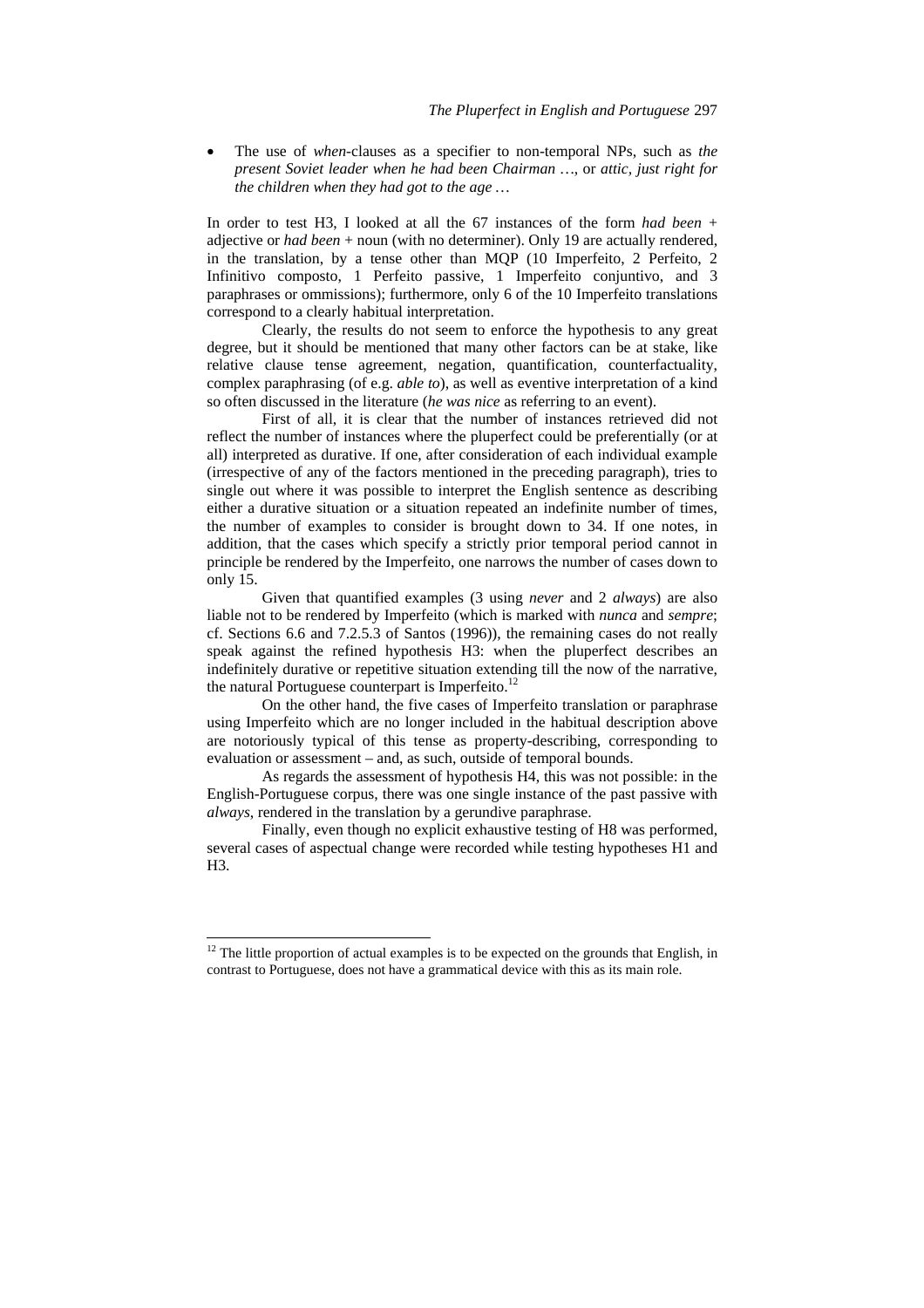## **5 Concluding remarks**

I hope to have provided enough evidence that the pluperfect is an interesting area for contrastive studies, due to the wealth of situations it can be used for, from monolingual and contrastive perspectives alike. In a nutshell, matters of aspectual class, discourse sequence and connective use can be illuminated by looking at the pluperfect contrastively and, conversely, insights from these areas can shed light on the behaviour of the pluperfect.

Corpus exploration is shown here to be an incremental task: refining and producing further hypotheses when getting to analyse more data, or taking into consideration other findings in different explorations concerning other language phenomena.

I offer this particular study to Stig Johansson as an expression of my gratitude both at a professional level, for the resources he has made available to the research community, and at a personal level, for his encouragement and critical review of my work.

## **References**

Comrie, Bernard. 1985. *Tense*. Cambridge: Cambridge University Press.

- Cunha, Celso and Lindley Cintra. 1984. *Nova Gramática do Português Contemporâneo*, Lisboa: Edições João Sá da Costa.
- Ebeling, Jarle. 1998. The Translation Corpus Explorer: A Browser for Parallel Texts. In Stig Johansson and Signe Oksefjell (eds*.*) *Corpora and Crosslinguistic Research: Theory, Method, and Case Studies*. Amsterdam: Rodopi. 101-112.
- Hofland, Knut and Stig Johansson. 1982. *Word Frequencies in British and American English*, Bergen and London.
- Johansson, Stig, Geoffrey Leech, and Helen Goodluck. 1978. *Manual of Information to Accompany the Lancaster-Oslo/Bergen Corpus of British English, for Use with Digital Computers*. Oslo.
- Johansson, Stig and Knut Hofland. 1994. Towards an English-Norwegian Parallel Corpus. In Udo Fries, Gunnel Tottie, and Peter Schneider (eds.) *Creating and Using English Language Corpora*. Amsterdam: Rodopi. 25-37.
- Leech, Geoffrey N. 1971. *Meaning and the English Verb*. London: Longman.
- Moens, Marc. 1987. Tense, Aspect and Temporal Reference. PhD dissertation, University of Edinburgh.
- Oksefjell, Signe. Forthcoming. A Description of the English-Norwegian Parallel Corpus: Compilation and Further Developments. To appear in *International Journal of Corpus Linguistics*.
- Salkie, Raphael. 1989. Perfect and Pluperfect: What is the Relationship? *Journal of Linguistics 25* (1989), 1-34.
- Sandström, Görel. 1993. *When*-clauses and the Temporal Interpretation of Narrative Discourse. PhD dissertation, Department of General Linguistics, University of Umeå, Report nr. 34, DGL-UUM-R-34, May 1993.